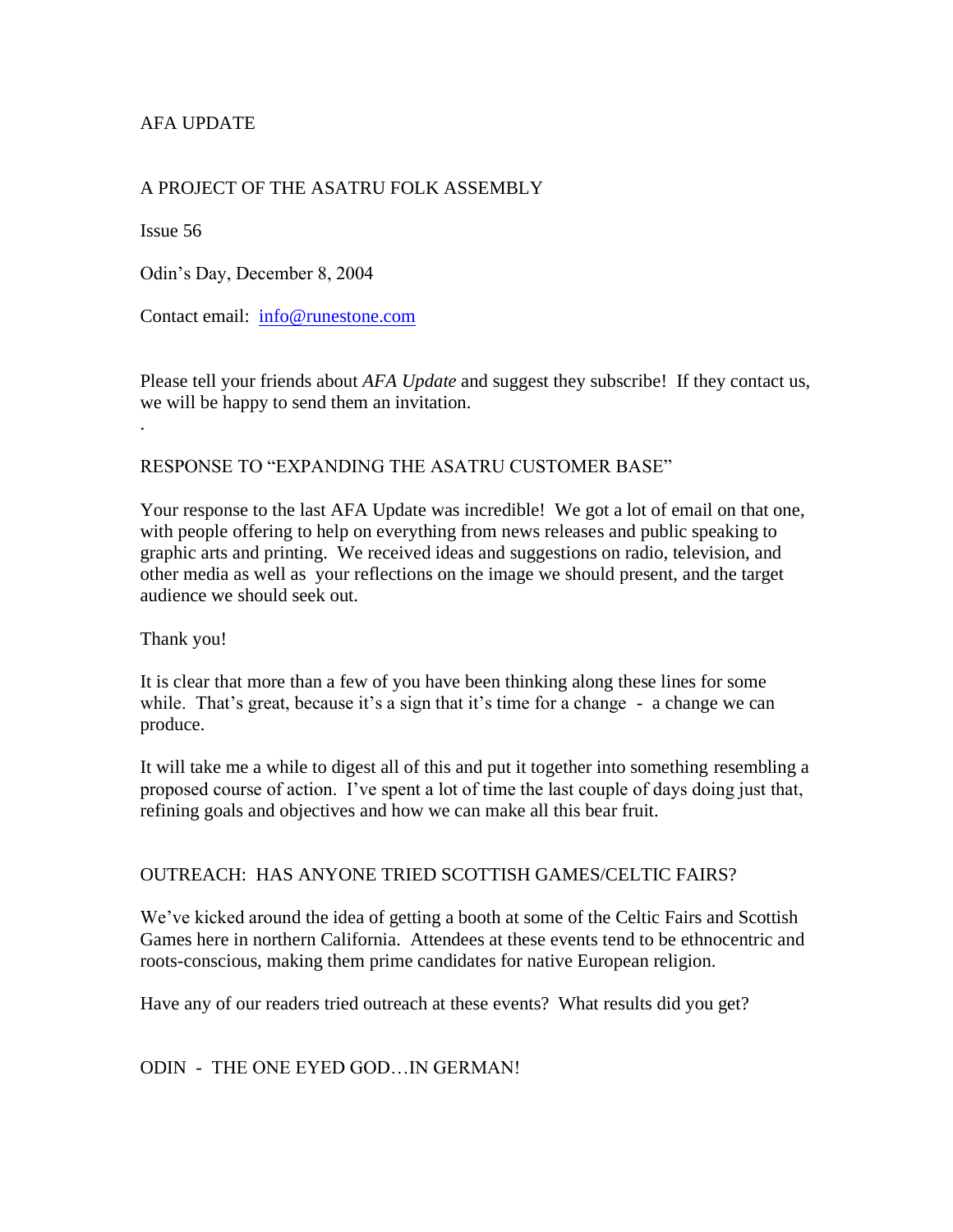The AFA recently received several copies of Kris Kershaw's book, Odin - The One-Eyed God, published in German by Arun.. They are hardbound, with sewn rather than glued binding, complete with dust jacket (On the hard cover, beneath the jacket, is a very nice golden valknut.)

These are ideal for the collector, or for someone learning German who wants access to the specialized vocabulary of Germanic religion.

We're selling these on a first-come, first-served basis for \$40, postage paid. Please check with us before sending your money.

We still have the English language (paperback) version of this book in stock, which you can order off the AFA website, [http://www.runestone.org](http://www.runestone.org/) .

# MORE INFORMATION SOUGHT ON SAXON GRAVES

A friend recently sent us an article on the discovery of five Saxon warrior graves near Marlborough, in England. Hobbyists came across the burials when a shield boss triggered a metal detector carried by one of the men.

The graves are quite early, and could be up to 1,500 years old. Marlborough has long advertised the belief - until now unsubstantiated - that the town was founded by Saxons; it would appear local lore was correct.

For the time being, the location of the graves is being kept a secret. They are on private land, and when funds are available they will be excavated.

Our question, of course, is - are these heathen graves, and if so, what plans are being made to give the remains a proper burial? Augustine's mission to the Saxons began in 597 CE and England was more or less Christian by the Synod of Whitby in 664. The presence of grave goods (shields, at least) might indicate a heathen burial. The fact that the site is located on what was the old parish boundary might also give a clue.

My information is that other pre-Christian Saxon graves unearthed on Lakenheath Air Force Base were, indeed, given the correct rites. I certainly hope the same is done with these remains, if these warriors were men who followed the Germanic Way.

If any of our readers are in a position to keep tabs on this situation as it develops, we would appreciate updates. English organizations should properly be the ones to demand that the graves of our co-religionists be treated with respect, but the AFA stands ready to assist in any way possible.

For the full story as it appeared in the press, go to [http://www.thisiswiltshire.co.uk/wiltshire/marlborough/news/MARLB\\_NEWS\\_LOCAL0](http://www.thisiswiltshire.co.uk/wiltshire/marlborough/news/MARLB_NEWS_LOCAL0.html) [.html](http://www.thisiswiltshire.co.uk/wiltshire/marlborough/news/MARLB_NEWS_LOCAL0.html)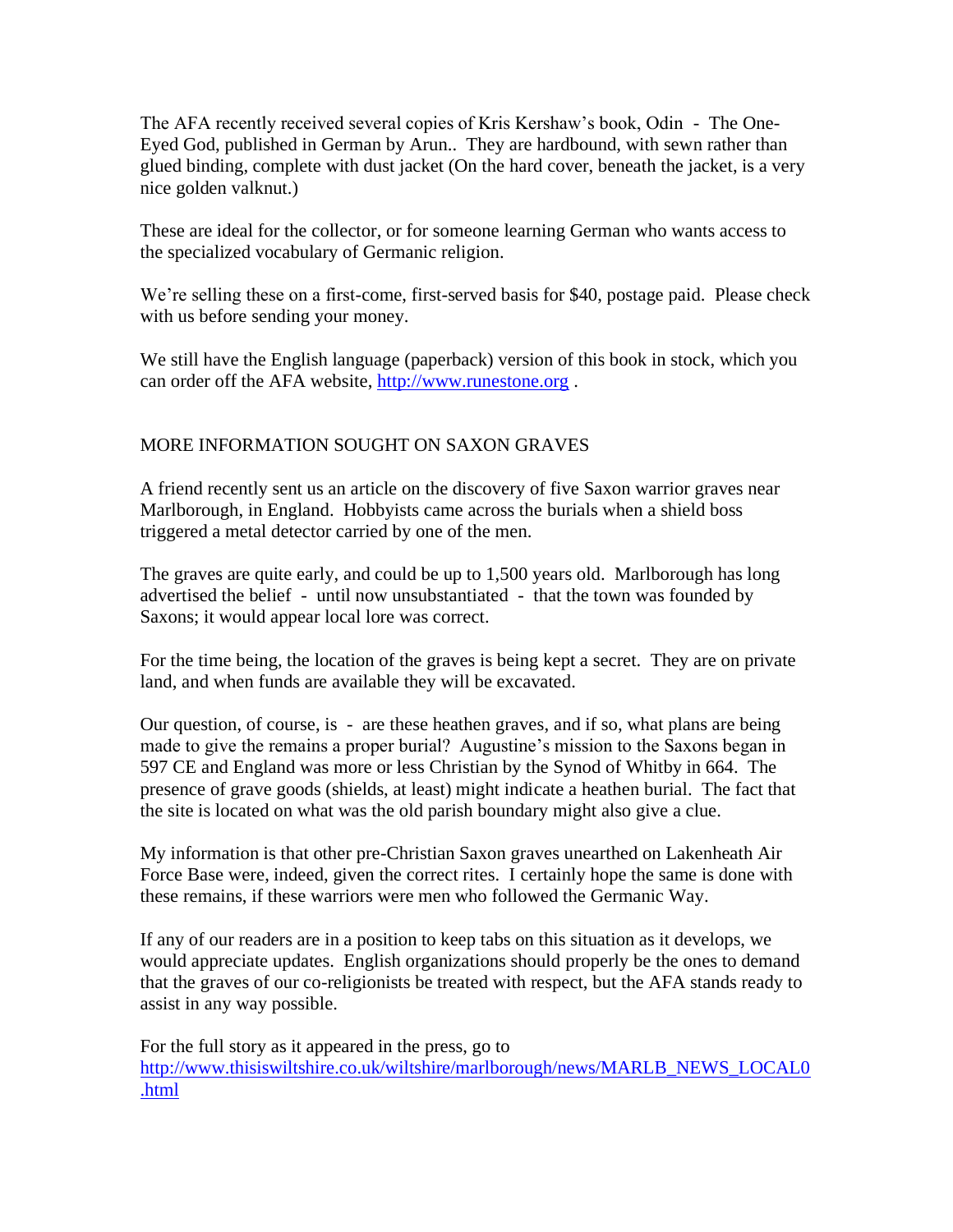### SAVE VIKING WATERFORD!

As you'll recall from a previous AFA Update, workers stumbled across what turned out to be a major Viking settlement at Woodstown, near Waterford, Ireland a few months ago while doing preparatory work for a major highway.

You won't be surprised to learn that the future of the site is far from secure. The government is waffling as to what it does, or does not, intend to do about the site. No doubt they wish everyone would just forget about it.

Ireland, it seems, is in the process of getting rid of its past. The Emerald Isle has lost ten percent of its ancient sites in the last ten years, often due to government-induced "farming reforms" that have reduced the number of small landowners and consolidated holdings into larger blocks, often owned by people or corporations with no link to the land. In this particular case, though, the pressure to build a faster motorway seems to be the culprit - just as it is in the planned defilement of the Tara-Skreen Valley, one of the holiest places in all Ireland.

So, yes, the globalists, modernizers, and "reformers" would love to have us all forget about Viking Waterford. But there is a group that won't let it rest, and you can go to their web site at [http://vikingwaterford.com.](http://vikingwaterford.com/) Give 'em a hand any way you can. And tell everyone you know, as well.

## ON THE LIGHTER SIDE - ANGELS OVER D.C.?

Today's World Net Daily features a picture of what some would like to believe are angels hovering over Washington ("Hannuka Mystery: Eerie blue images caught on camera at menorah lighting"). It seems a woman photographing the lighting of a 15-foot menorah on the Ellipse saw a strange blue light and managed to capture it on film. Naturally, she ascribed it to angels.

A look at the blue flash, however, left me with a different impression. It resembles nothing so much as the rune stave sowilo hanging in the sky.

Sure, it's probably some optical phenomenon…But more than a quarter of the people who took WND's poll on the subject thought that this was, indeed, angels giving their blessings on the first day of Hannuka! That's scary...

Take a look for yourself, at [http://www.worldnetdaily.com/news/article.asp?ARTICLE\\_ID=41819.](http://www.worldnetdaily.com/news/article.asp?ARTICLE_ID=41819)

DONATIONS!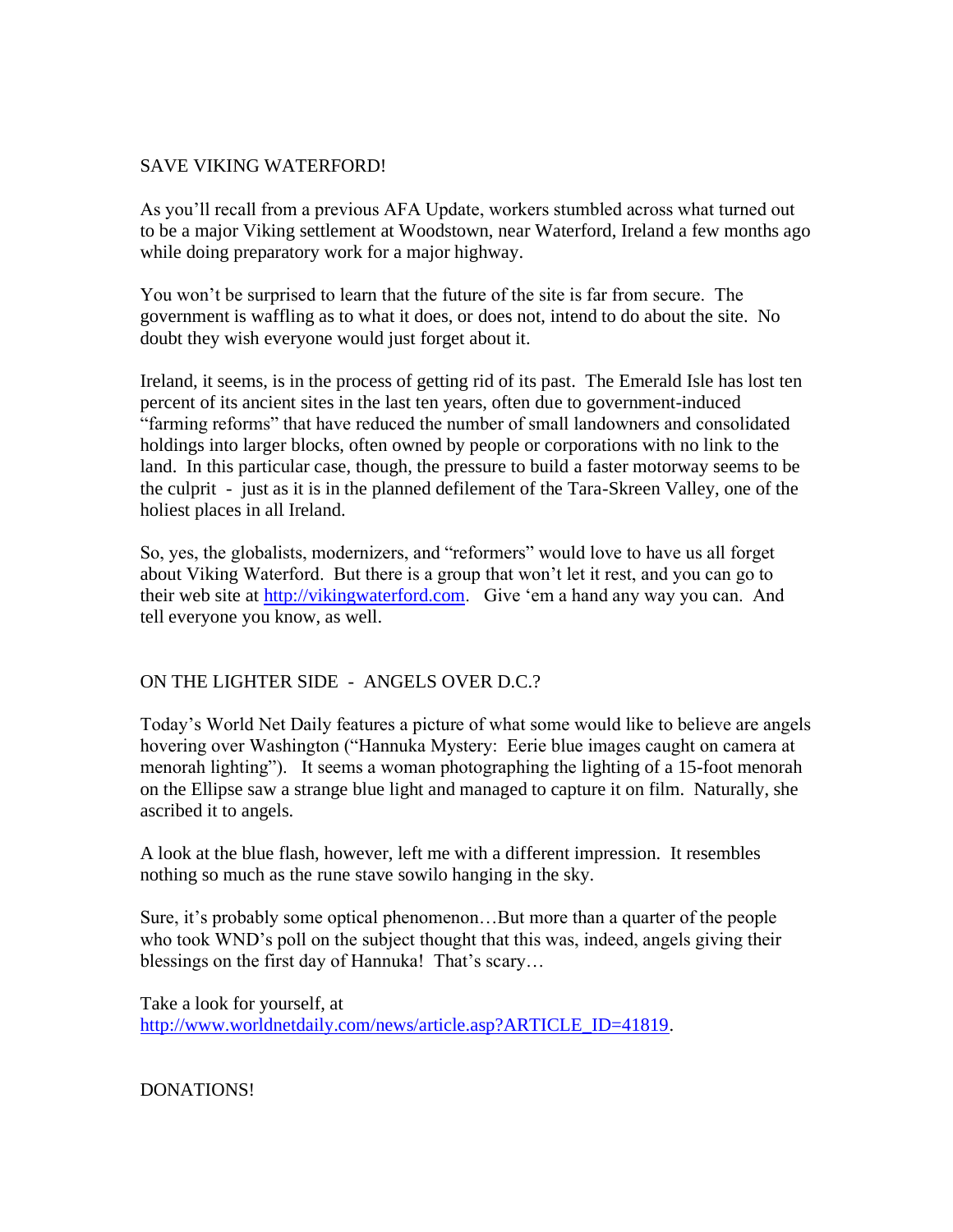The Asatru Folk Assembly is a 501 c (3) religious organization, and donations to it are tax-deductible.

## ODIN LIVES!

The groundbreaking radio program Odin Lives! is broadcast every Thursday night at 8 PM Eastern Time on a frequency of 7.415 MHz. This broadcast is repeated the next Tuesday morning at 12:15 AM on the same frequency. You can learn more by going to their web site at [http://www.odinlives.org.](http://www.odinlives.org/)

### IMPORTANT DATES

December 9 - Day of Remembrance for Egil Skallagrimsson. Warrior, poet, and devout follower of Odin, Egil's complex character is mirrored by the paradoxical nature of his patron among the Gods. Read excerpts from Egil's saga on this day, or better yet, write a poem…or do something bold!

December 20 - Mother Night. Coming just before the winter solstice, Mother Night is when the new year is born. The traditional twelve days of Yule begin now. This is a season for honoring the family line and rejoicing in the sun's renewal. Celebrate Yule with all the ancient trimmings, such as wreaths of evergreen, a Yule tree, and good cheer. Visit kin. Tell your children stories about the family and show them photos of their ancestors. Drink a toast to the God Frey, and to the reborn sun.

December 31 - Twelfth Night. As Mother Night is the beginning of Yuletide, Twelfth Night is its culmination. Meditate on the past year - what you did, and what you wish you had done. Take stock and set a course for the future. Making New Year's resolutions is an old Germanic custom that goes back at least to the Viking Age, and perhaps much earlier. In the old days, these oaths were sworn on a boar sacred to Frey, the God of fertility and prosperity.

Hail the Holy Ones!

Hail the AFA!

Stephen A. McNallen Asatru Folk Assembly